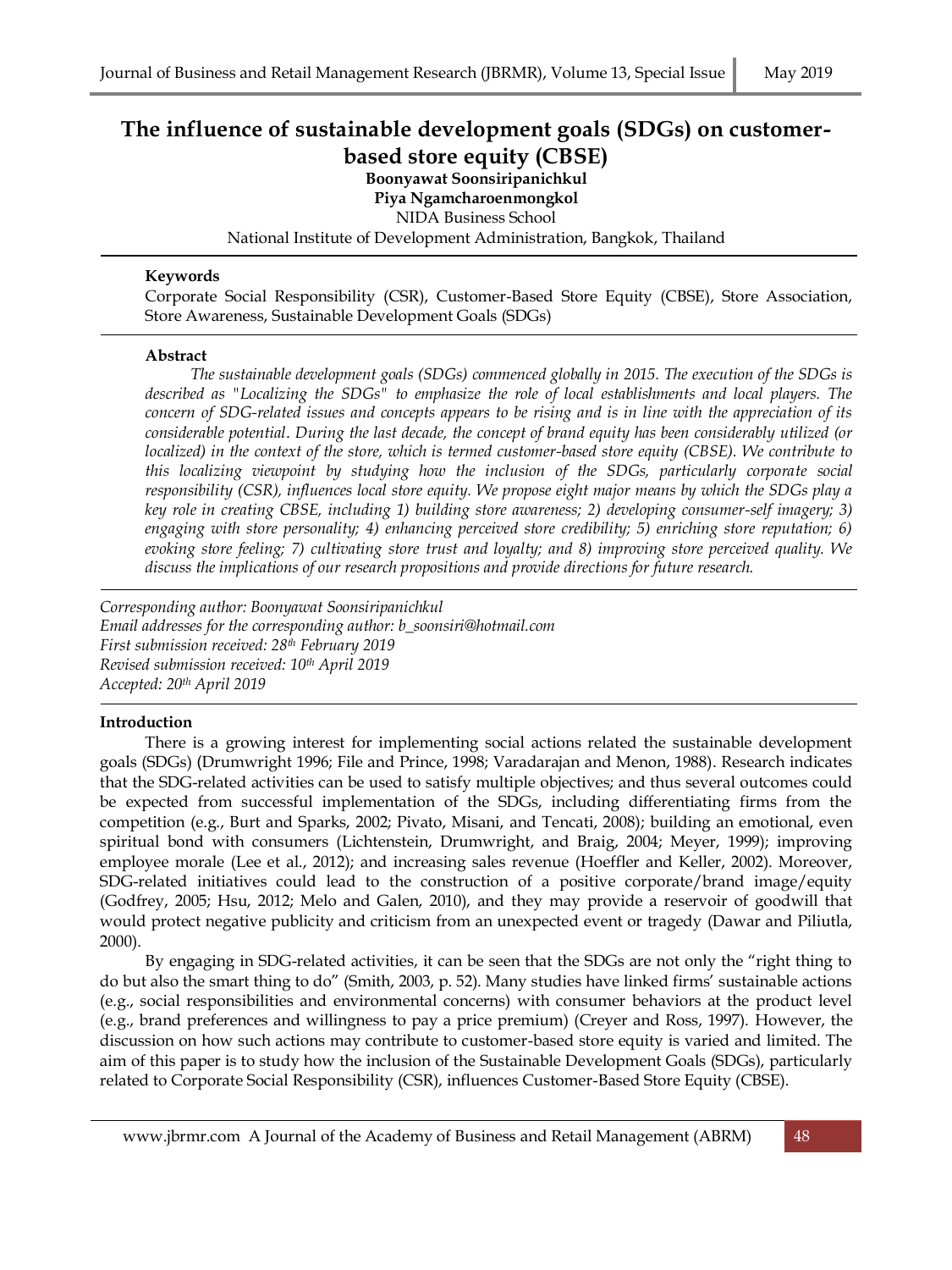#### **Discussion**

# **Sustainable Development Goals (SDGs)**

The 2030 Plan for Sustainable Development, agreed by all United Nations Member States in 2015, delivers a blueprint for peace and prosperity for humankind and planet earth, now and into the future (UNSDGs, 2019a). They hold that terminating poverty and other deprivations should be dealt with handin-hand with approaches that enrich health and education, decrease inequality, and stimulate economic development – all while tackling climate change and progressing to safeguard our oceans and forests (UNSDGs, 2019a). It has been well-defined from the beginning that the SDGs cannot be achieved without major corporate engagements (IISD, 2019). IISD (2019) illustrates that two SDG features are imperative in describing corporate engagement: their actionability and the ethical obligations that they convey. On actionability, certain SDGs could be progressive within an establishment's (value chain) operations, while others demand that all social sectors collaborate (UNSDGs, 2019b). On ethical obligations, regarding ethical duties, there are SDG targets that seek to pre-empt negative impacts on society, which we call "avoiding harm" targets, while other targets actively seek to "do good" by intending to make additional contributions to the well-being of people and the planet (IISD, 2019).

In this paper, we particularly study the influence of the SDGs that are CSR related on the concept of CBSE. CSR denotes ''policies and practices of corporations that reflect business responsibility for some of the wider societal good'' (Matten and Moon, 2008, p. 405). Enderle and Tavis (1998, p.1130) view corporate social responsibility as "the policy and practice of a corporation's social involvement over and beyond its legal obligations for the benefit of the society at large". According to the definition by Angelidis and Ibrahim (1993, p.8), corporate social responsibility is "corporate social actions whose purpose is to satisfy social needs". Lerner and Fryxell (1988) propose that CSR expresses the extent to which firms' results are coherent with social principles and expectations. The devotion to CSR initiatives is also recognized to be a foundation of competitive edge and an approach to improve company performance (Hsu, 2012; Porter and Kramer, 2006). Bhattacharya and Sen (2004) have illustrated that the outcome of CSR initiatives on customer awareness or attitudes, which are ''internal'' effects, is significantly superior to the outcome that are ''external'' to the consumers, such as purchase action. Socially responsible firms are differentiated from their competitors and thus socially responsible activities positively affect consumer attitudes towards the firm and heighten customer satisfaction (Pivato, Misani, and Tencati, 2008). Luo and Bhattachary (2006) described the direct impact of CSR on customer satisfaction, in which a socially responsible firm fulfills customer demands via above average levels of company-consumer identification. This can strengthen the tendency of consumers to support the establishment (Dutton, Dukerich, and Harquail, 1994). Bhattacharya and Sen (2003) proposed that consumers who enthusiastically identify themselves with a firm tend to trust and forgive the firm's misconducts. Therefore, the more a firm is recognized to be socially responsible, the more consumers will identify with and support the firm (Lichtenstein, Drumwright and Braig, 2004).

# **The functions of CSR and SDGs**

# *CSR as green marketing*

Green marketing encompasses a wide range of activities, including new product development, manufacturing method, packaging modification, and advertising. Yet explaining green marketing is not an easy task (Polonsky, 1994). The very first description—which defined green marketing as the study of the positive and negative features of marketing activities on pollution, energy depletion, and non-energy resource depletion (Henion and Kinnear, 1976)—has three key elements, 1) it is part of the complete marketing body; 2) it involves both positive and negative activities; and 3) it examines a restricted series of environmental concerns. While this conceptualization is a meaningful opening point, it needs to be more broadly defined. Polonsky (1994, p.2) suggests a broader definition of green marketing: "Green or Environmental Marketing consists of all activities designed to generate and facilitate any exchanges intended to satisfy human needs or wants, such that the satisfaction of these needs and wants occurs, with minimal detrimental impact on the natural environment". This definition integrates the established elements of the marketing definition, which are activities created to establish and enable any exchanges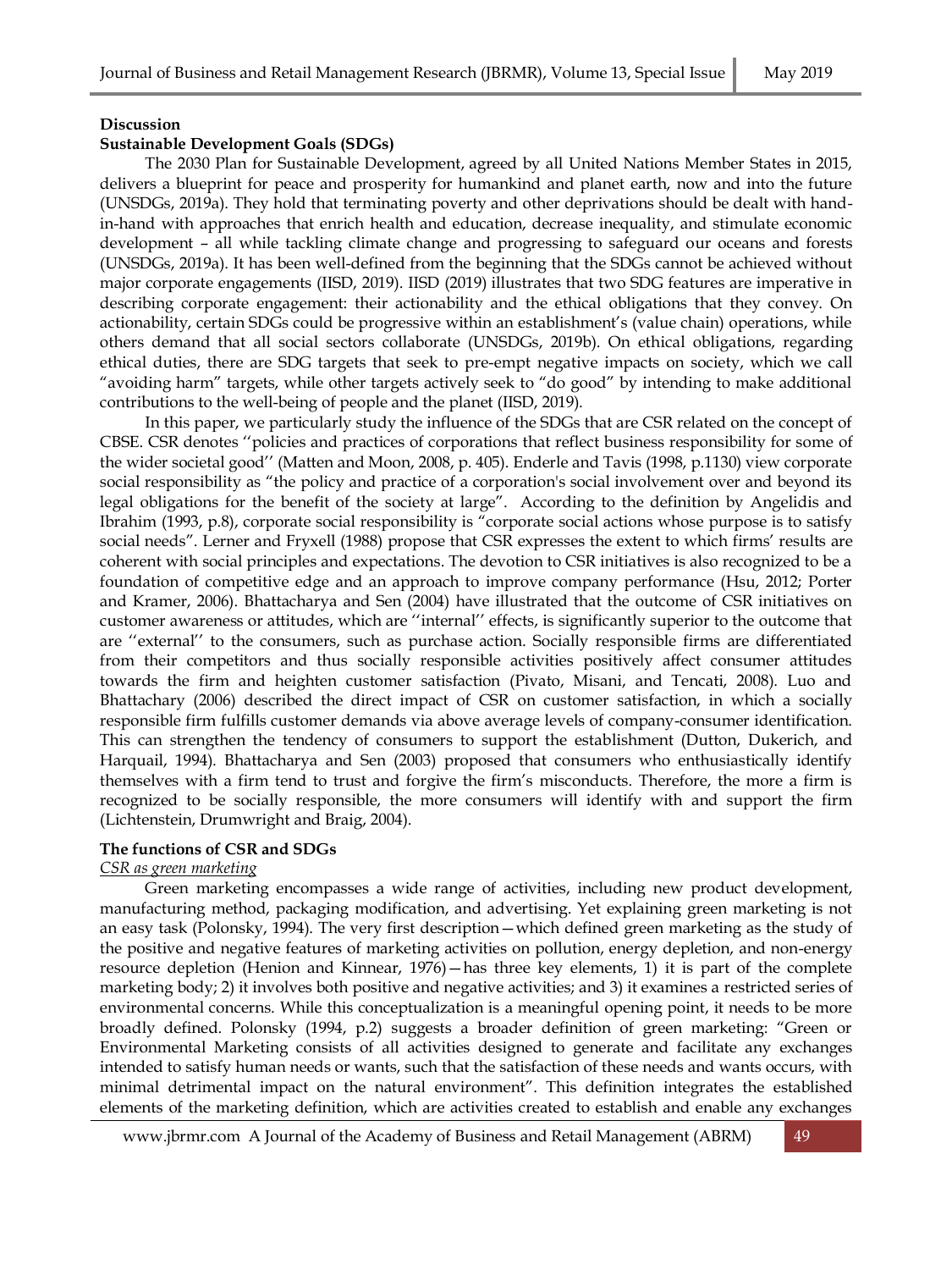aimed to fulfill human needs or wants (Stanton and Futrell, 1987). Therefore, this ensures that the benefits of the establishment and its customers are covered, as voluntary exchange would not exist except when both the buyer and seller mutually gain (Polonsky, 1994). This description also embodies the safeguarding of the natural environment, by exerting effort to reduce the detrimental effect such exchange has on the environment. Therefore, green marketing should be perceived as "less environmentally harmful" rather than "environmentally friendly".

# *CSR as societal marketing*

The early formal description of social marketing was proposed by Kotler and Zaltman (1971, p. 5): "Social marketing is the design, implementation, and control of programs calculated to influence the acceptability of social ideas and involving considerations of product planning, pricing, communication, distribution, and marketing research". Andreason (1994) argued that such a definition is confounding in some ways, such as whether its practice was restricted to social and nonprofit marketers, and it limits its intention to impacting "the acceptability of social ideas". He later suggested that social marketing is the adjustment of commercial marketing technologies to procedures designed to encourage the voluntary conduct of target audiences to develop their own welfare and that of the societies in which they live.

# *CSR as cause-related marketing*

The general definition of cause-related marketing (CRM) is the process of creating and executing marketing activities that are illustrated by donating a certain amount to a selected nonprofit organization that, in turn, influences consumers to participate in revenue-generating exchanges (Mullen, 1997). It could create the long-term value required for a firm to survive and reach competitive edge (Collins, 1993). Mullen (1997) proposed that CRM is a creative approach to develop brand equity as it generates the greatest value added and most directly influences financial performance. CRM has a vast potential in aiding marketers to stay in tune with the mood of society, as it is more considerate, trustworthy, and relevant to public (Duncan and Moriarty, 1997). When properly implemented, CRM markets products, improves image, and motivates employees (Bronn and Vrioni, 2015).

# *The linkage between CSR and SDGs*

How the three functions of CSR relate to SDGs is discussed as follows. SDG 6 proposes to "ensure availability and sustainable management of water and sanitation for all" (UNSDGs, 2019c). In this particular SDG, the aim is to preserve and restore water-related ecosystems, including mountains, forests, wetlands, rivers, aquifers and lakes. Furthermore, it aims to increase international collaboration and capacity-building in order to reinforce water- and sanitation-related efforts in developing nations, such as water harvesting, desalination, water efficiency, wastewater treatment, recycling, and reuse technologies, and to facilitate the involvement of local communities in water and sanitation management (UNSDGs, 2019c).

The goals of SDG 8, committed to respecting human rights, encouraging sustainable markets, and acquiring skills, are the foundation to all stores. "In illustrating this commitment, the British Retail Consortium (BRC) (2018a) reported that the aim was to 'promote sustained, inclusive and sustainable economic growth, full and productive employment and decent work for all". SDG 9 aims to "build resilient infrastructure, promote inclusive and sustainable industrialization and foster innovation (UNSDGs, 2019c)". As the mainstream of construction and engineering work around the world is carried out by SMEs, they have a significant role to play in fulfilling the goal. The manufacturing, agro-industries, and industrial processing sectors are also very relevant in this context (Joon, 2018).

In addressing SDG 12, the BRC (2018b) recognized "all products are dependent on the environment and communities where the materials are sourced" and "as populations grow the availability of these resources will become increasingly constrained". As such, "production and consumption patterns need to be made more sustainable to enable for the regeneration of resources" (BRC, 2018b). A number of industry goals were set up to 2020, namely reducing the volume of waste sent to landfill, measuring water usage, and pursuing responsible sourcing practices for key raw materials. Here, potential benefits were seen to include financial savings generated by more efficient waste and water management, a reduction in green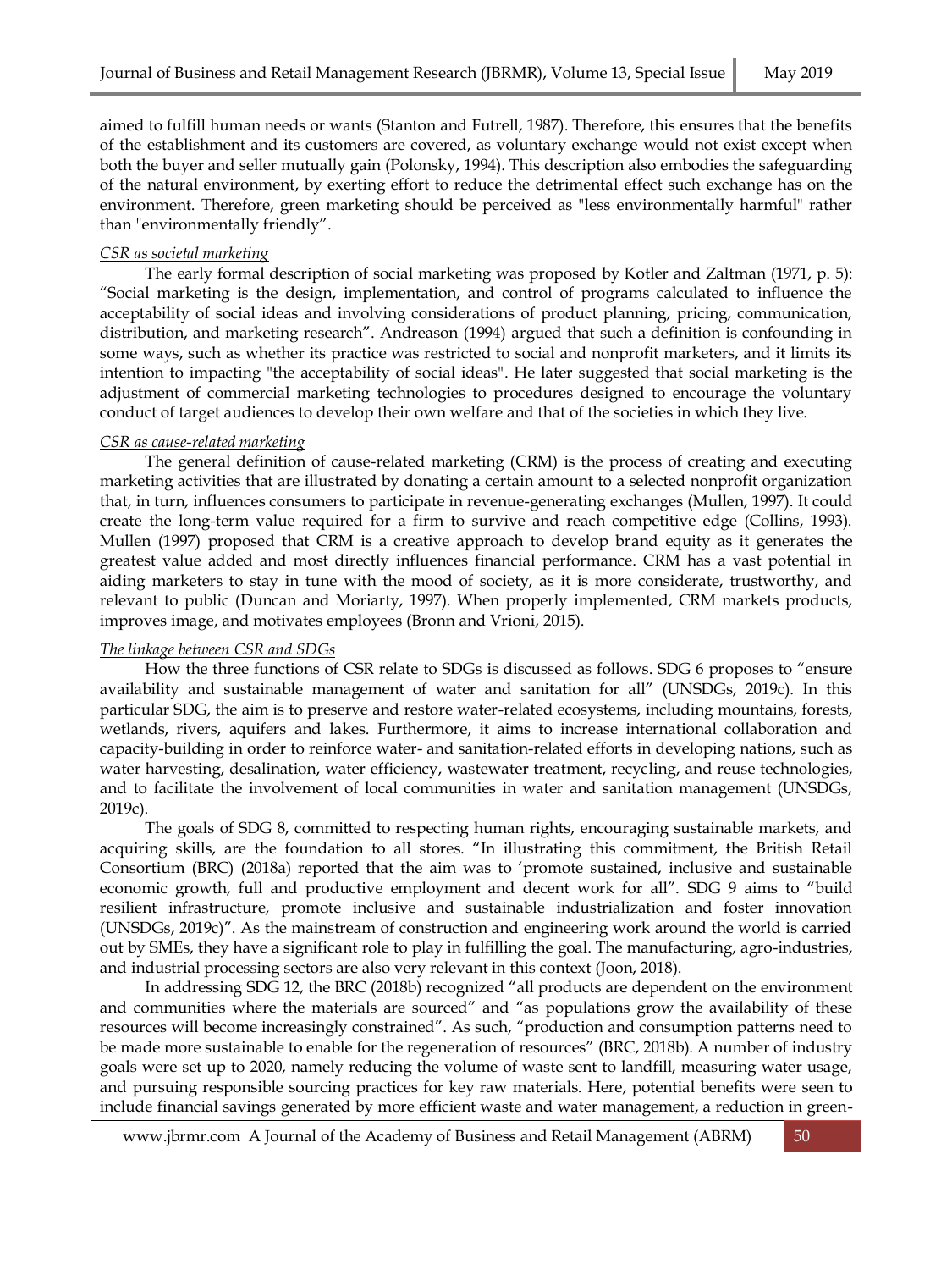house gas emissions, the development of greater resilience and security in supply chains, the preservation of environmental ecosystems and bio-diversity, and the development of a more circular economy (Jones and Comfort, 2018).

SDG 15 aspires to "protect, restore and promote sustainable use of terrestrial ecosystems, sustainably manage forests, combat desertification, and halt and reverse land degradation, and halt biodiversity loss" (UNSDGs, 2019d). It purposely ensures the preservation, restoration, and sustainable utilization of terrestrial and inland freshwater ecologies and their services, in particular forests, wetlands, mountains, and drylands, along with duties under international agreements. It also endorses the employment of sustainable management of all kinds of forests, the cessation of deforestation, the restoration of degraded forests, and it significantly enhances afforestation and reforestation worldwide (UNSDGs, 2019d).

Finally, SDG 17 expresses that the public must "strengthen the means of implementation and revitalize the global partnership for sustainable development (Joon, 2018)". This goal emphasizes the significance of multi-stakeholder partnerships in enhancing and expanding development cooperation by actualizing "effective public, public-private and civil society partnerships (UNSDGs, 2019c)". SMEs have a great role to play in this respect, particularly in bridging the digital divide between the developed and developing world (Joon, 2018). The aforementioned SDGs are convinced to fit to most retailers' daily operations and capabilities. These SDGs are also applicable to the three forms of CSR initiatives mentioned earlier.

# **SDGs in Stores**

In March 2018, the BRC (2018c) announced the takeoff of Better Retail Better World under the headline "the retail industry is taking action to build a better, more prosperous and sustainable world". More expansively, the BRC argued (2018c) "put simply, this action will mean further safeguards against people falling into the modern slavery trap by paying to get a job, reductions in greenhouse gas emissions, deforestation and waste sent to landfill and more support for people from under represented demographics to progress in employment". Twenty-six of Britain's leading retailers including, Aldi, Asda, Boots, IKEA, John Lewis Partnership, Kingfisher, Marks & Spencer, Morrisons, Next, and Sainsbury's and Wilko, (although not Tesco, Britain's largest retailer), signed up to the initiative. The British Retail Consortium (2018d) declared "retail is one of the first industries to take collective action in this way" and reported "as part of the project, retailers will share knowledge and best practice, and publicly disclose progress on these goals".

A number of the stores advertised posters, banners, and leaflets about their approach to sustainability. In the Marks and Spencer store, for example, posters and notices proclaimed "our best value sustainable sourced denim ever"; "we've been giving grocers a fair price for their tea and coffee since 2006"; and "our goal is to make sure our key raw materials come from the most sustainable sources available to us". Wilko displayed a water filter with a sign that said, "Saves on Water and Better for the Environment" and B&Q promoted its "Community Reuse" program, which offers "unsellable products and materials" for reuse. Asda presented four-paged leaflets regarding its "Fight Hunger: Create Change" program proposed to "help us to fight hunger in our local community" and declared to be giving "500,000 people access to fresh food every week". The further illustrations of SDGs embody in business core strategy in practice are Air Salvage International, Saver, and Diamond Safety. Air Salvage International is the largest plane dismantler in Europe and a major player in the booming secondhand market for aircrafts, which totaled \$2.5 billion from 2009 to 2011; vintage clothes shops, such as Savers, resell 2.5 billion pounds of used clothing annually; Diamond Safety buys finely ground used tires and then makes and sells playground covers and athletic fields.

At the same time, in emphasizing "SDG Washing", the guide counsels caution that where "companies use the SDGs in their communication to expand the corporate value and sales of their own company, there is a danger that the company will receive criticism and suggestions for improvement from each stakeholder due to mistaken methods of communication" (Dentsu Aegis Network, 2018). Here, the guide describes clear parallels with Greenwash, the environmentally pejorative term operationalized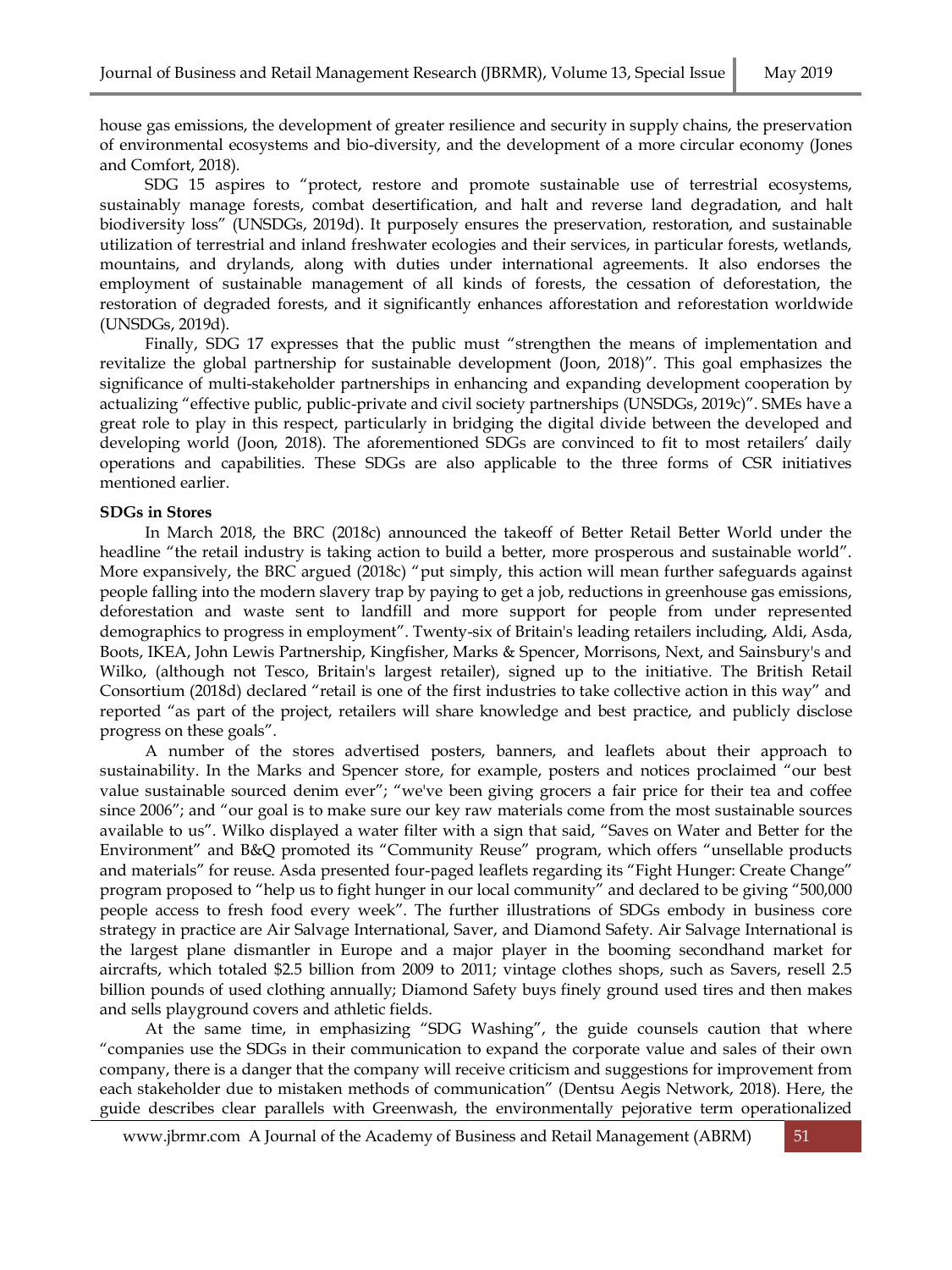when green communication messages are deceptively used to promote the perception that an organization's products, aims, or policies are environmentally friendly. As such, the guide suggests that SDG Washing impacts both "the relationship of trust between consumers and individual companies" as well as "the appeal of the company as an investment and loan destination" (Jones and Comfort, 2018). Corporate "SDG washing" (positively contributing to some of the SDGs while ignoring the negative impact of others) is a substantial risk that may restrict a firm's optimal contributions to the SDGs (Eccles and Karbassi, 2018). An organization may initiate large-scale renewable energy projects in support of Goal 7 — Affordable and Clean Energy — but displace communities and subvert rights to food, access to water, health, culture, and livelihoods in the process. Under the guise of supporting the SDGs, tunnel vision (designing and measuring success against a single goal) and myopia (setting a strategy without understanding the long-term sustainability agenda) may deliver weak or counterproductive contributions to the goals and community as a whole (Eccles and Karbassi, 2018).

#### **The Conceptualization of Customer-Based Store Equity (CBSE)**

Keller (1993, p.1) views Customer-Based Brand Equity (CBBE) as "the differential effect of brand knowledge on consumer response to the marketing of the brand". Keller's (1993) CBBE conceptualization has been applied to the store context with some variations (e.g., Arnett, Leverie, and Meiers, 2003; Pappu and Quester, 2006; Jinfeng and Zhilong, 2009). Building customer-based brand equity requires the creation of a familiar brand that has favorable, strong, and unique brand associations (Keller, 1993). This can be done both through the initial choice of the brand's identity—such as the brand name, logo, or symbol and through the integration of the brand's identity into the supporting marketing program (Keller, 2003).

The term Customer-Based Store Equity (CBSE) is defined as consumers' overall assessment of a retailer's channels as strong, attractive, and unique (Hartman and Spiro, 2005). CBSE is known to affect retailer performance and consumer behavior (e.g., Grewal et al., 2009). CBSE is also called retailer equity or store value (Arnett, Leverie, and Meiers, 2003; Pappu and Quester, 2006). The main managerial implications relate to achieving a sustainable competitive advantage through a differentiation strategy in a rapidly changing and highly demanding environment (Rintama¨ki, Kuusela, and Mitronen, 2007). Hence, the result of successful inclusion of the CBSE concept to store operation may create differential effects or value added to the store which results in better overall performance, more positive and favorable customer behavior towards the store, and stronger store loyalty relationships that are both intense and active (Burt and Sparks, 2002; Hartman and Spiro 2005; Jinfeng and Zhilong 2009).

# **Customer-Based Store Equity Model and its constructs**

#### *Store awareness*

From the assessment of existing evidence, researchers in the field have widely accepted that store awareness is significantly related to the creation of store equity (Hartman and Spiro 2005; Pappu and Quester 2006; Jinfeng and Zhilong 2009; Swoboda, Schramm-Klein, and Morschett, 2009). Arnett, Leverie, and Meiers (2003) applied Keller's (1993) conceptualization in the store context and defined it as the ability to recall and recognize the store. In other words, the term is defined as the familiarity of the retailer name perceived by consumers; such awareness relates to the ease in which a retailer name comes to mind. Many studies followed the same conceptualization as Arnett, Leverie, and Meiers (2003) while the expressions of the term used may be different such as store awareness (Hartman and Spiro, 2006), retailer awareness (Pappu and Quester, 2006; Jinfeng and Zhilong, 2009), awareness/association (Beristain and Zorrilla, 2011), and awareness (Gil-Saura et al., 2017).

Appling the conceptualization of CBBE, two important indicators of store awareness are recognition and recall. Store recognition implies the ability of the customer to remember prior exposure to the store, whereas store recall implies the unassisted retrieval of the store from memory (Keller, 1993). In addition, store awareness can be viewed from two key perspectives: depth and breadth. While depth of store awareness is the ease that consumers could recall or recognize the store perspectives, the breadth of store awareness is the collection of buying and consuming transactions in which the store comes to mind (Hoeffler and Keller, 2002).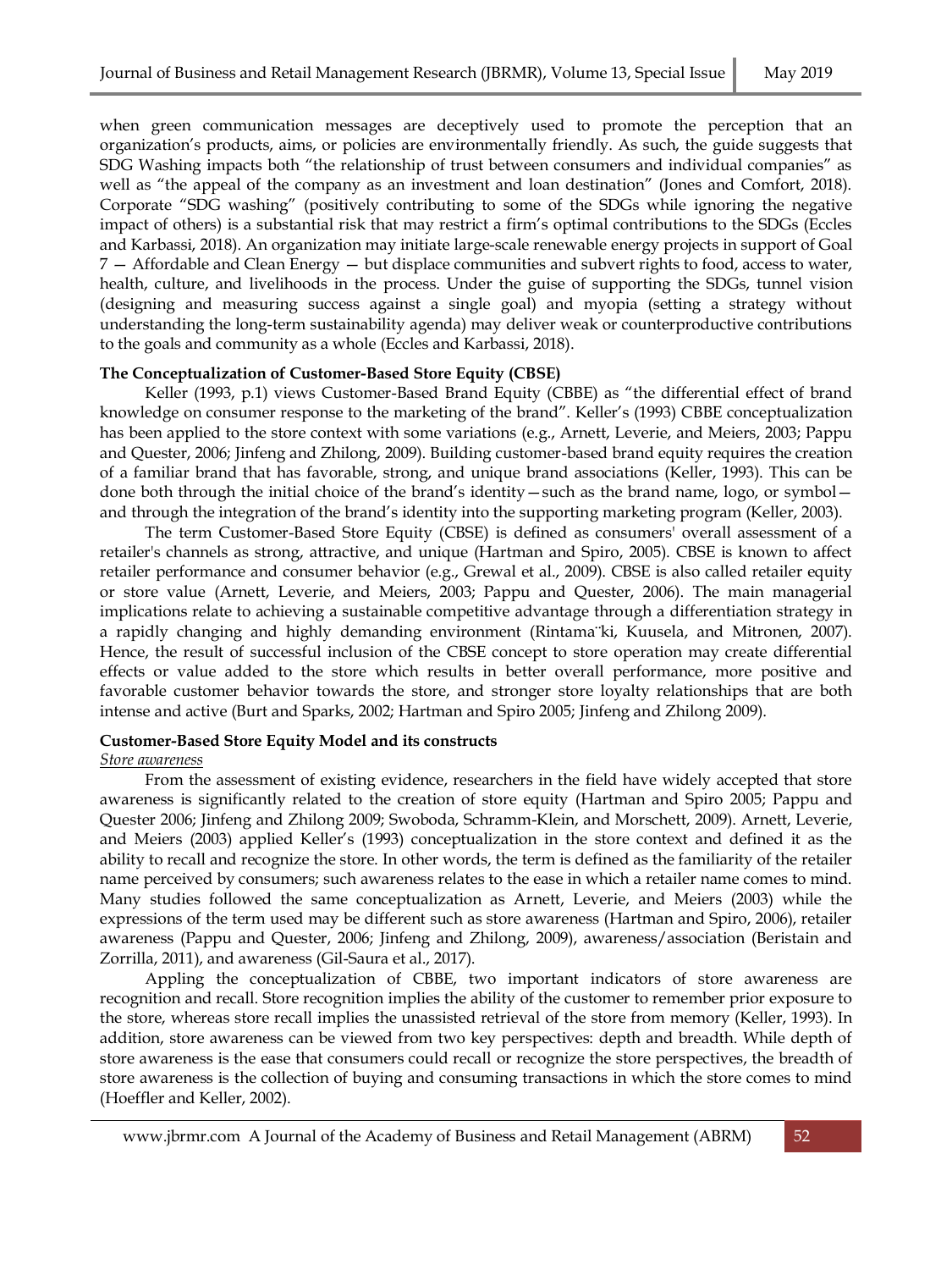# *Store Association*

The general definition of association in the store context is anything that is linked to customer memory about the particular store (Pappu and Quester, 2006). Some apply cognitive processes from the psychology literatures to explain the connection between awareness and association. In this line of research, memory is constituted of pieces of information represented by nodes and connections between the nodes, which is called a schema (Hartman and Spiro, 2005; Beristain and Zorrilla, 2011).

Jinfeng and Zhilong (2009) argued that association in the store context has a positive relationship with store loyalty as it affects commitment and choice of store in repeated visiting behavior. Yoo, Donthu, and Lee (2000) have influenced many CBSE studies implying that strong associations have positive impact on equity. Arnett, Leverie, and Meiers (2003) emphasized that association in the store context should be store specific; in other words, depends on particular store marketing strategies and tactics.

Other constructs relating to association have been suggested, such as product quality and perceived quality (Arnett, Leverie, and Meiers, 2003), institutional factors (Jinfeng and Zhilong, 2009), liking and pride (Pappu and Quester, 2006), convenient facilities (Pappu and Quester, 2006, Jinfeng and Zhilong 2009, Fuentes-Blasco et al., 2017), store atmosphere (Hartman and Spiro, 2005, Pappu and Quester, 2006, Jinfeng and Zhilong, 2009, Fuentes-Blasco et al., 2017), the variety of products (Pappu and Quester, 2006), trust (manufacturer) (Pappu and Quester, 2006, Jinfeng and Zhilong, 2009), trust (store) (Pappu and Quester, 2006; Jinfeng and Zhilong, 2009; Beristain and Zorrilla, 2011), attitudes towards a particular brand that the store carries (Arnett, Leverie, and Meiers, 2003, Hartman and Spiro, 2005), and attribute (Gil Saura, 2017).

Furthermore, both Aaker (1991) and Keller (1993) agree that awareness and association are conceptually different. However, Beristain and Zolrrilla (2011) argued that awareness and association are interrelated and can be combined together as a single construct (Chowdhury, Reardon, and Srivastava, 1998). While the argument was supported by Yoo and Donthu (2001)'s findings, there is no validity test found in Beristain and Zolrrilla (2011). Moreover, Pappu, Quester, and Cooksey (2005) have forewarned that further investigation related to awareness and association is required as the findings may vary from context to context. Nevertheless, most of the researchers appeared to agree upon the Keller (1993) argument that awareness is the launchpad leading the consumers to process other elements of brand equity (e.g. Aaker, 1991; Aaker, 1996, Tasci, 2018). Figure 1 illustrates the CBSE model and its construct.



Figure 1 CBSE Model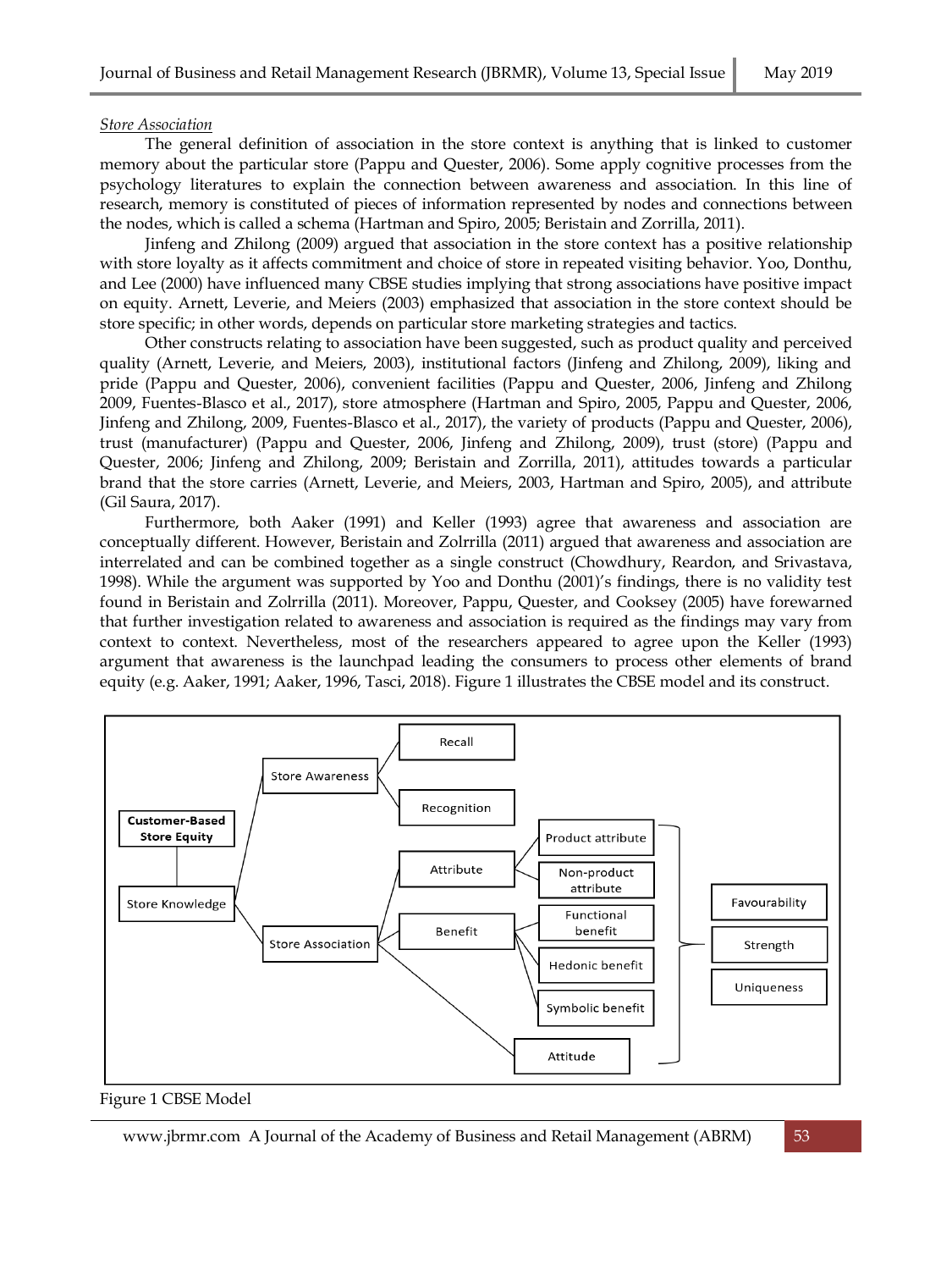# SDGs and CSBE

Developing solid store equity is the goal of many retailers due to the vastly potential benefits that may result. The task for marketers in constructing solid store equity is ensuring that consumers have strong awareness and association with the store and its accompanying marketing activities. The inclusion of SDGs could potentially deliver many key linkages to the store. In the following sections, we emphasize how the SDGs could help build and strengthen CBSE in the store context.

# *SDGs Builds Store Awareness*

In various circumstances, due to the nature of store exposure, SDGs seem to be the launchpad of developing recognition for a store, but not essentially recall (Hoeffler and Keller, 2002). Brand recall depends more deeply on developing the proper relationship between the store and usage (Ghodeswar, 2008). Most SDGs are not suited towards developing these forms of relations, as they are not meant to incorporate much store-related information. At the same time, exposure to the store could literally be recurring as a result of SDG-related activities, which aids store recognition (Hoeffler and Keller, 2002).

The impact of SDG-related activities on consumer awareness, attitudes, and attributions, which are ''internal'' effects or psychological outcomes, is significantly stronger than their "external" effects or visible outcomes, such as purchase behavior and word-of-mouth (Bhattacharya and Sen, 2004). Particularly, a store's overall marketing strategy and the position of the SDGs within it is likely to influence the extent to which its SDG-related activities translate into positive internal outcomes (Bhattacharya and Sen, 2004).

Proposition 1: The embodiment of SDGs will encourage awareness in the aspect of recognition. The degree of such influence depends upon the store's overall marketing strategy and the way in which the SDGs are incorporated.

#### *SDGs strengthens Store Association*

Developing store association involves creating meanings of what the store is and how it is portrayed—largely, what it should embody in the memory of the target audience (Hoeffler and Keller, 2002). In most situations, associations related broadly to more functional (performance-related) or more abstract (imagery-related) aspects may become linked to the store (Keller, 1993). Specifically, to create CBSE, it is important that the store have some strong, favorable, and unique store associations (Hartman and Spiro, 2005). The SDGs could arguably pose several means for developing such favorable store differentiations. As discussed earlier, most SDGs do not incorporate much store-related information; hence, the SDGs may not have a significant influence on more functional (performance-related) aspects. On the contrary, many types of imagery-related associations could be linked to a store through the embodiment of the SDGs.

# *Developing Consumer-Self Imagery*

One aspect of store imagery associations is the kind of individual who uses the store. Such imagery may result in a psychological portrayal by consumers of actual consumers or a more idealized identity (Hoeffler and Keller, 2002). Associations of a store or idealized store customer could be based on descriptive demographic variables or more abstract psychographic variables (Hoeffler and Keller, 2002). The SDGs embodiment to the store could support customers to portray a positive image of store users which they also idealize, such as being helpful to the society or doing good things.

Proposition 2: The more positive user imagery related to the SDGs is used in the marketing program, the more likely it is that store association will be strengthened.

#### *Engaging with Store Personality*

Martineau (1958, p.47) proposed that stores have a personality illustrated as "the way in which the store is defined in the shopper's mind, partly by its functional qualities and partly by an aura of psychological attributes". Stores may also take on personality traits and values such as sincerity, similar to people (Martineau, 1958). Such store credibility could be considered as one attribute as part of the store association. Store personality is frequently linked to more user imagery but engages in a much stronger,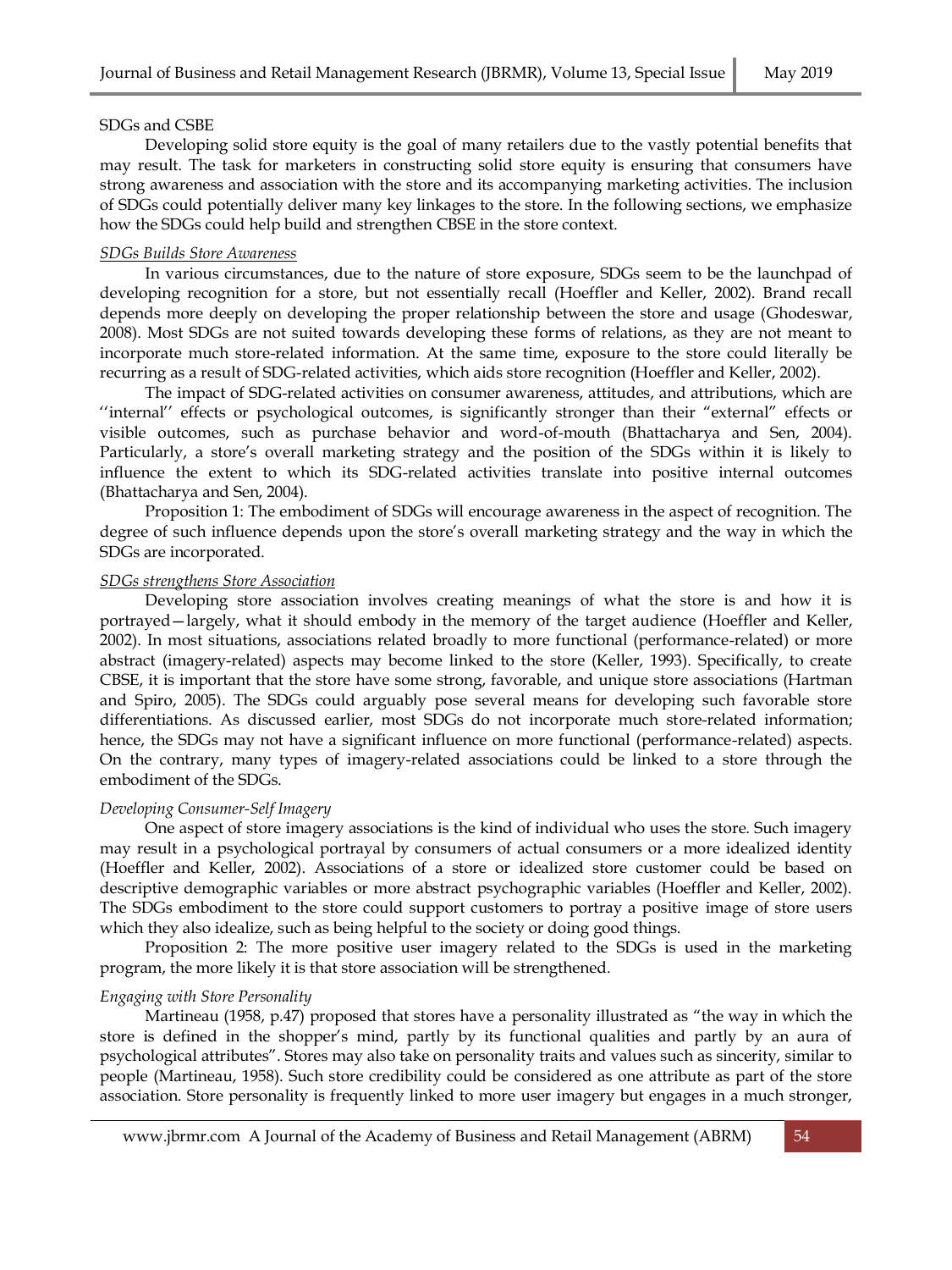more contextual manner (Hoeffler and Keller, 2002). The SDGs could reinforce the sincerity dimension of a store's personality such that customers would portray the customer of the store as caring and genuine (Hoeffler and Keller, 2002). This may suggest store-customer's congruity.

The store's promotion of the SDGs should enhance the store's awareness and association as discussed earlier. Association is improved if customers appreciate SDG-related efforts and think of the store in a new light (e.g., more caring). Yet there are no positive product-related associations that are transferred to the store. Instead, it is the imagery-related associations, focused on the image of the store, that are more likely to be transferred.

Proposition 3: Imagery-related associations are more likely to be transferred from a cause to a store than product-related associations.

#### *Enhancing Perceived Store Credibility*

Store credibility has a significant role in store association in the form of consumers' attitudes towards a store (Bobinski, Cox, and Cox, 1996). As part of imagery creation, SDG embodiment may elicit several kinds of judgments and feelings from customers. Appling the CBBE conceptualization, store credibility refers to the magnitude by which the store is recognized as credible in forms of three dimensions: expertise (e.g., being competitive, and being a market leader), trustworthiness (e.g., consistently consider consumer interests), and likability (e.g., being interesting and worth spending time with) (Keller and Aaker 1992). SDGs could affect all three elements, as customers might see a store eager to devote effort in making the environment and society better, as well as the tendency for "doing good things".

Proposition 4: SDGs embodiment stimulates the store to be recognized as credible, which enhance positive perceived attitude towards a store.

#### *Enriching Store Reputation*

Based on corporate concepts, store reputations reflect stores' relative success in satisfying the expectations of multiple stakeholders (Freeman, 1984; Fombrun, 1996). Reputation can be viewed as part of the secondary association (Keller, 1993). Various studies investigate the influence of SDG-related activities on perceived corporate reputation (e.g., Toms, 2002; Brown, Guidry, and Patten, 2010; Cho, Guidry, Hageman, and Patten, 2012; Patten and Zhao, 2014). The results demonstrated that the more an establishment contributes to societal welfare, the better its reputation. Kay (1993) suggested further that reputation, intimately linked with awareness, could facilitate store differentiation and ultimately help a store achieve (through a good reputation) a competitive advantage. Fombrun and Shanley (1990, p.235) argued that "Well-reputed firms have a competitive advantage within their industries, but poorly reputed firms are disadvantaged".

Proposition 5: The role of the SDGs in store value could facilitate store association through positive reputation in the form of secondary attributes.

# *Evoking Store Feeling*

From the perspective of store feeling, two categories of feelings are specifically appropriate to SDGrelated activities: 1) social approval and 2) self-respect (Kahle, Poulos, and Sukhdial, 1988). These two kinds of feelings are significantly diverse in terms of how they are shaped and, in their implications, (Hoeffler and Keller, 2002).

Social approval refers to when the store results in customers having good feelings towards the responses of others—that is, when customers convince others to look positively on their appearance, behavior, and so on (Keller, 2003). This feeling might be an outcome of others' direct recognition of the customer interacting with the store (Keller, 1998). To the extent that customers are convinced that the SDGs form part of the store's mission, favorable user imagery and social approval may develop for the store (Hoeffler and Keller, 2002). To heighten these kinds of feelings, the role of the SDGs play in the store's identity may deliver customers with external symbols to explicitly "advertise" or signal their affiliation to others—such as the neck tie, pen, and brooch (Hoeffler and Keller, 2002). The process of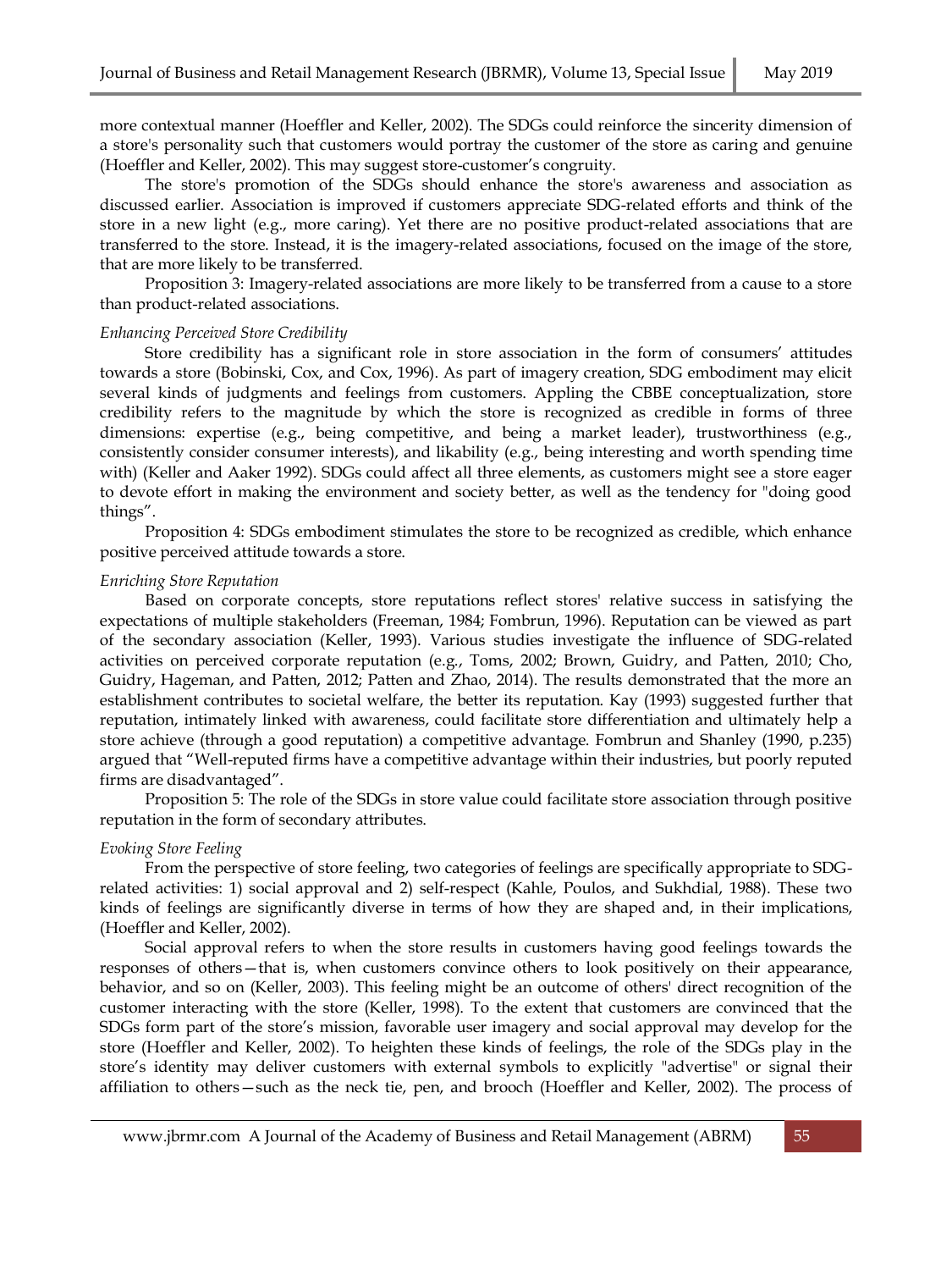relating the store to the SDGs in order to facilitate social approval is delicate for stores that struggle to generate these kinds of feelings (Graeff, 1996).

Proposition 6: Heightened levels of feelings of social approval would be formed if the SDGs deliver customers with external symbols to explicitly advertise or signal their affiliation to their surroundings.

On the other hand, self-respect exists when the store cultivates sensations of honor, achievement, or fulfillment amongst customers (Hoeffler and Keller, 2002). To heighten these kinds of feelings, SDGrelated activities could enable customers to believe that they are doing a good thing and that they should feel proud about themselves for having done so. External symbols in this particular circumstance might not be as significant as the formation of "moments of internal reflection" during which customers are able to experience these kinds of feelings (Hoeffler and Keller, 2002). Marketing programs that encourage the positive results associated with the cause program—and an approach based on customer involvement leading to that success—could aid in generating these types of feelings.

Proposition 7: Heightened feelings of self-respect will be achieved when the SDGs deliver customers with moments of internal reflection that support good results with respect to the cause program and the manner by which their efforts provided that success.

#### *Cultivating store trust and loyalty*

Referring to Aaker's (1991) brand equity model, Yoo and Donthu (2001, p.3) conceptualized brand loyalty as ''the tendency to be loyal to a focal brand, which is demonstrated by the intention to buy the brand as a primary choice''. Similarly, Arnett, Leverie, and Meiers (2003, p.163) suggested that brand loyalty can be defined as ''a deeply held commitment to rebuy or repatronize a preferred product or service consistently in the future despite situational influences and marketing efforts having the potential to cause switching behavior''. Many researchers in CBSE applied this construct in their models using different terms such as retailer loyalty (Arnett, Leverie, and Meiers, 2003; Pappu and Quester, 2006, Jinfeng and Zhilong, 2009), store loyalty (Hartman and Spiro, 2005; Swoboda, Schramm-Klein, and Morschett, 2009), store brand loyalty (Beristain and Zolrrilla, 2011), and loyalty (Gil Saura, 2017). Loyalty, however, is not included in Keller's (1993) CBBE model; rather it is treated as the outcome of association through strong positive attitude, which he called "trust".

One concrete sign of store loyalty is when consumers are wishing to devote time, energy, money, or other resources into the store such as spreading positive word-of-mouth, providing a positive review for the store webpage, and so on (Torres et al., 2012). Taking part in a cause-related program, as the SDGs do provide for a store, may be one of the approaches facilitating active engagement. As part of cause-related marketing in relation to SDG activities, consumers may become store evangelists and/or ambassadors that convey the store's message and heighten the store bonds with others (Hoeffler and Keller, 2002). SDG-related activities of "strategic volunteerism" could also be employed to encourage customers to be actively involved with both the cause and the store (Hoeffler and Keller, 2002; Plewa et al., 2015).

The function of trust as a mediating variable has been investigated in many fields, including management (Blomqvist, 1997), psychology (Luhmann, 1979), philosophy (Hosmer, 1994), and marketing. From the customer perspective, trust is perceived as customer acceptance that the store will operate in a way consistent with their expectations (Park, Lee, and Kim, 2014). Trust is a foundation in developing and maintaining a long-term relationship between consumers and the store (Morgan and Hunt, 1994). Generally, it involves values a store shares with consumers (Morgan and Hunt, 1994). Referring to the social exchange theory (Emerson, 1976), consumer trust towards the store enriches societal embodiment of the consumer-store relationship to enhance consumer commitment towards the store. The key for survival of a store is to develop trust perceived by customers, especially when direct interaction between consumers and the store is low. Hiscock (2001, p. 1) suggested that "The ultimate goal of marketing is to generate an intense bond between the consumer and the brand, and the main ingredient of this bond is trust".

Initiating SDG-related activities promotes information about a store's values that may enhance its trustworthiness. Hosmer (1994) suggested that involving ethical or social values in an establishment's strategic decision-making process enhanced the ability of the store to develop trust among stakeholders.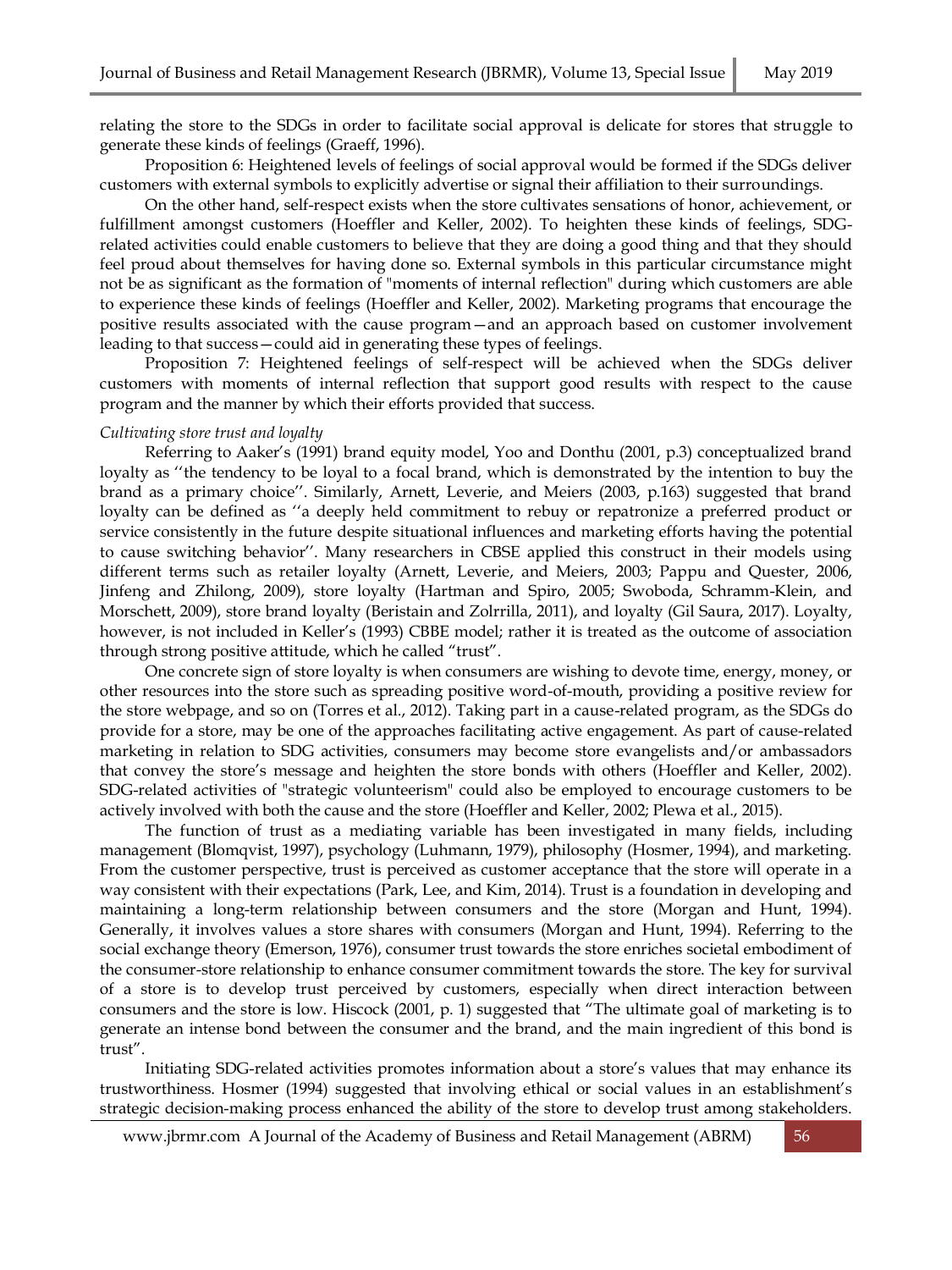Pivato, Misani, and Tencati (2008) noted similarly that customer trust in an entity's ethical approaches is one of the most immediate results of the entity's social performance and significantly impacts how customers react to CSR initiatives. SDG-related activities are perceived as pro-social activities that safeguard and enhance the welfare of society as a whole along with shielding the interest of the store and thus developing trust among customers (Sen and Bhattacharya, 2001). These studies generally suggest that customers hold a strong degree of trust for stores that are perceived to be socially responsible.

In the marketing literature, there is evidence that consumer beliefs—concerning ethics, social responsibility, and environmental sustainability—influence personal outcomes including preference, loyalty, and trust. Lichtenstein, Drumwright, and Braig (2004) noted that consumers of a grocery chain with stronger ethical, social, and environmental sustainability beliefs tend to be more loyal to that chain. Similarly, Du, Bhattacharya, and Sen (2007) implied that visible SDGs would contribute to a stronger store identification, loyalty, and advocacy. Overall, consumer loyalty related to SDGs represents an imbedded insurance, which is highly important for the store in a competitive environment, subject to changing social expectations.

Proposition 8: The SDGs as part of the store will enhance store competitiveness through customerstore loyalty mediated by trust. Such SDGs must be visibly promoted.

#### *Improving Store Perceived Quality*

Perceived quality could be viewed as attitude towards store (Zeithaml, 1988), which consists of three pillars, including emotional value (describing the feeling of customers after experiencing something) (Sweeney and Soutar, 2001), social value (sense of belonging of reference groups) (Sheth, Newman, and Gross, 1991), and functional value (price offer and quality offer) (Sheth, Newman, and Gross, 1991). While perceived quality has been incorporated in many store equity studies, the term used, and contextual focus are relatively varied. Arnett, Leverie, and Meiers (2003) characterized perceived quality as service quality, whereas Pappu and Quester (2006) called it retailer perceived quality to represent perceived quality in the store context. While store brand perceived quality is the term used by Beristain and Zorrilla (2011), Jinfeng and Zhilong (2009) use employee service to explain retailer perceived quality. All these constructs were operationalized based on Aaker's (1991) definition. More importantly, the construct would require an assessment on three perspectives which are favorability, strength, and uniqueness (Keller, 1993). Perceived quality is also treated as a part of brand association in Keller's (1993) CBBE model.

A number of marketing studies have found a link between SDG initiatives and perceived quality in various contexts. Garcia de los Salmones, Crespo, and del Bosque (2005), for example, found that consumers' perception of CSR behavior can have direct consequences in their assessment of the quality of a particular entity. It is argued that the SDGs' effectiveness on a store's valuation is significantly reduced if the perceived quality was found to be inferior (Folkes and Kamins, 1999). Rummell (1999) investigated the Body Shop to demonstrate that its utilization of natural ingredients and environmentally sustainably practices had positive relationship with customer assessments of its offer (Poolthong and Mandhachitara, 2009). The evidence shows that customers are sensitive to the practices of SDG-related activities and the store's capability to go beyond expectations (Sen and Bhattacharya, 2001). The degree of devotion in certain SDG-related activities, in which consumers expect the store to participate, are suggested to impact perceived quality of the store (Poolthong and Mandhachitara, 2009). It is noted that perceived quality is positively associated with loyalty and commitment mediated by trust (Poolthong and Mandhachitara, 2009).

Proposition 9: SDGs embodiment has positive relationship with the perceived quality of a particular store. Such positive perceived quality enhances trust and positive attitude, thereby strengthening store association.

#### **Conclusion**

We have discussed the research implications of incorporating SDG-related initiatives, specifically relating to CSR activities, on CBSE conceptualization. The potential influence of the SDGs on CBSE has been postulated by referencing to the existing literature mainly on sustainability and social marketing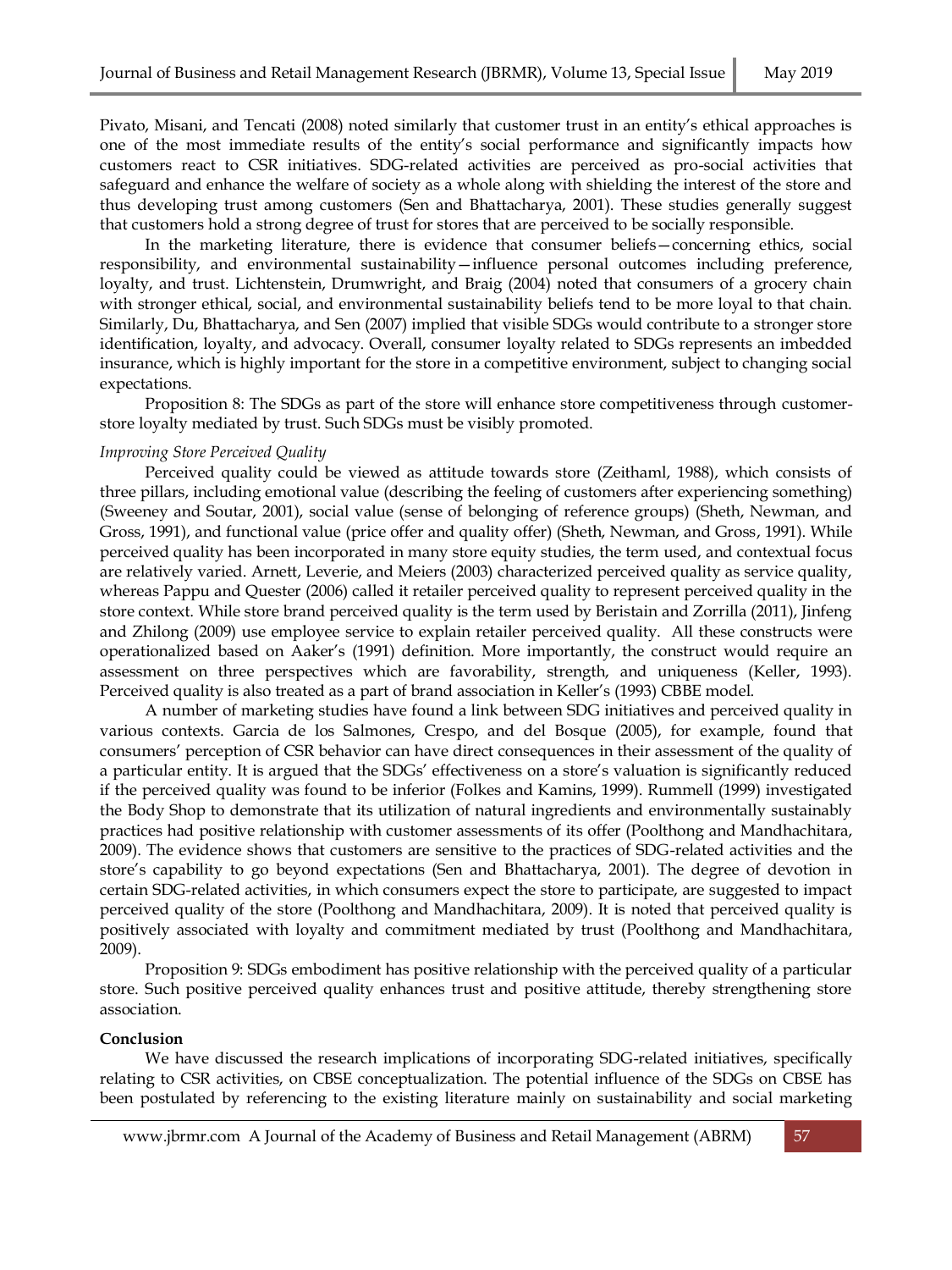(CSR: green marketing, social marketing, and cause-related marketing) as well as brand and store equity (CBBE and CBSE). Even though the discussion regarding the influence of SDGs on CBSE is based only on the customer-centric perspective, this paper represents an endeavor to theorize the relationships between SDGs and CBSE, or in other words "localizing SDGs" in the context of independent retail store.

# **Further Research Directions and Limitations**

# *The efficacy of SDGs embodiment construct*

Future research needs to conduct empirical research to develop measures for operationalizing SDGs embodiment as well as assess the measure(s) for their efficiency. This would help future researchers to understand the validity of the construct; thus, it is convinced that developing measures of SDGs embodiment with store would be invaluable to future pure and applied business and sustainability research.

#### *Understanding SDGs and Lasting Competitive Advantages*

One important question is "Can SDG embodiment create sustainable competitive advantages for stores?" While many studies have discussed the existence of a pioneering advantage for new product introductions, a significant distinction appeared surrounding the definition of a pioneer. It seems that being the first may not be enough. To achieve a "pioneering advantage", stores may require massive trials in the marketplace (Golder and Tellis, 1993). Analogously, for stores to truly achieve lasting store-based advantages through SDG initiatives, they may need massive corporate commitment and considerable consumer awareness. A relevant long-term issue of the SDGs is that once a store publicly commits its responsibility to a cause, can it ever "win" if the problems to be remedied by the cause are never solved? How much effort should be invested before there is store equity impact? Will there unavoidably be an effect on store image or tarnished reputation if the store abandons the cause or shifts to another cause?

# *Understanding the Return on Investment for SDGs and Alternative Store Strategies*

SDGs embodiment is the investment required; therefore, the return on investment is one important issue to be further investigated. It may be important to realize whether the benefits and different means by which SDGs can influence store equity can be achieved with optimal budgets. How difference in expenditures patterns on SDGs yield disproportionate financial gains or escalation in store equity? How is that contingent on the store strategy embodied? The theoretical mechanisms and possible range of effects recognized should help guide measurement efforts in a more effective investigation of the impact of SDG embodiment.

The two directions mentioned above may be carried out under the perspectives of strategic prioritization of the SDGs, issues of measurement and metrics, communicating the retailers' position on the SDGs to consumers and stakeholders, the retailers' financial commitment to the SDGs within a difficult trading environment, and fundamental tensions between sustainability and economic growth.

# *"SDG Washing"*

We mentioned briefly SDG Washing in an earlier section. There can be no doubt that the "market" as a basis for social organization has proven to be one of the most efficient mechanisms for human development. As the public has recently given a lot of attention to the sustainability issues in multiple senses, there are incentives for organizations to adopt a sustainable marketing strategy to promote their own equity rather than devote their efforts to actually promote sustainability actions for the good of society. We acknowledge the limitation of our suggested concept on how SDG Washing may affect the public perception on a particular store that actually embodied the SDGs in their core value. We are convinced that SDG Washing would be worth further investigating as it is suspected to have significant effects on the implementation of SDG practices in the store context in multiple perspectives.

#### **References**

Aaker, D. A. (1991). *Managing Brand Equity. Capitalizing of the Value of Brand Name*. New York: NY: Free Press. Aaker, D. A. (1996). Measuring brand equity across products and markets. *California Management Review*, 38(3), pp. 102-120.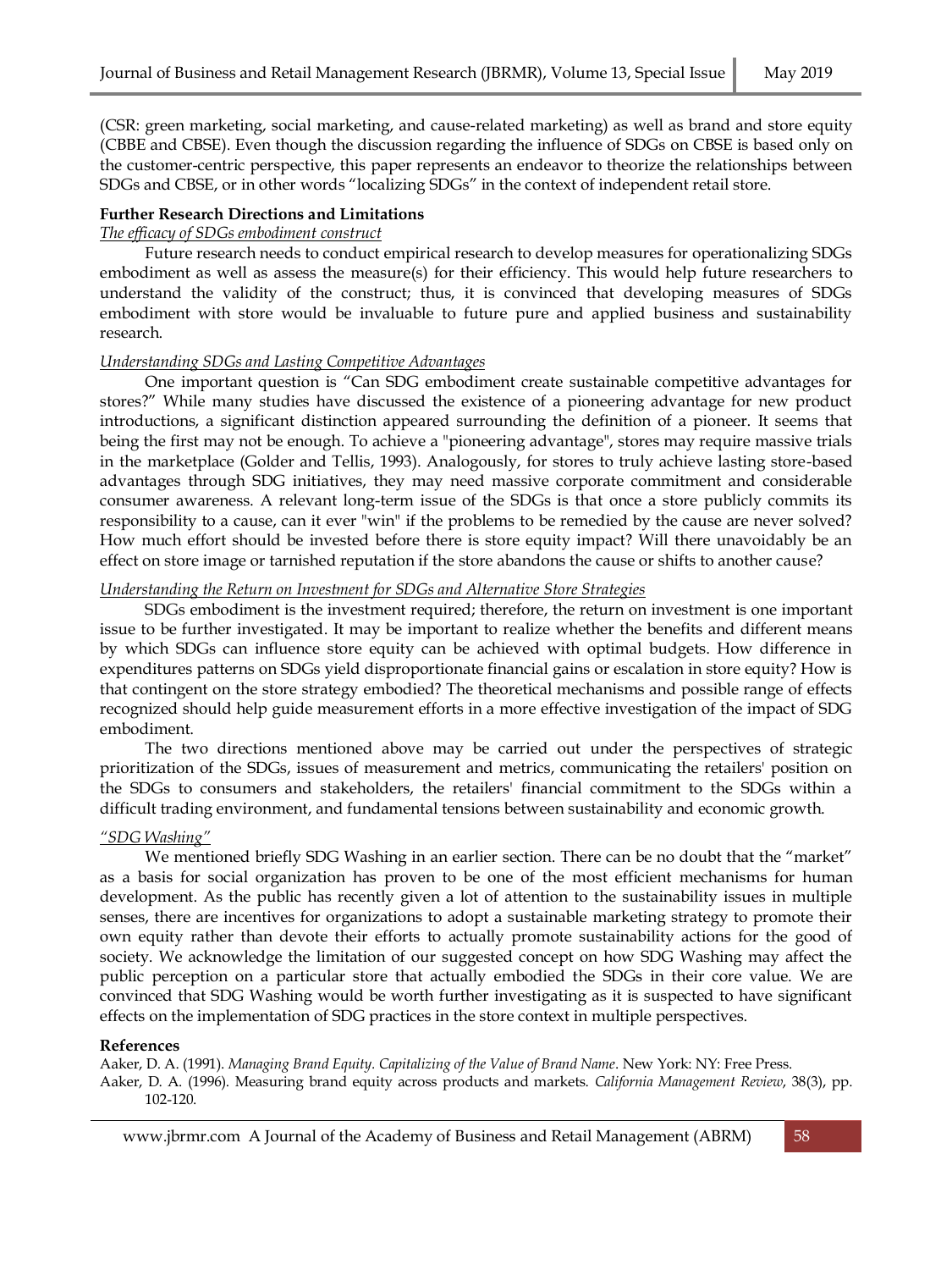Aaker, J. L. (1997). Dimensions of brand personality. *Journal of Marketing Research*, 34(3), pp. 347-356.

- Andreasen, A. R. (1994). Its Definition and Domain. *Journal of Public Policy & Marketing*, 13(1), pp. 108-114.
- Angelidis, J. P. and Ibrahim, N. A. (1993). Social demand and corporate strategy: a corporate social responsibility model. *Review of Business,* 15(1), pp. 7-10.
- Arnett, D. B., Laverie, D. A. and Meiers, A. (2003). Developing parsimonious retailer equity indexes using partial least squares analysis: a method and applications. *Journal of Retailing*, 79(3), pp. 161-170.
- Beristain, J. J. and Zorrilla, P. (2011). The relationship between store image and store brand equity: A conceptual framework and evidence from hypermarkets. *Journal of Retailing and Consumer Services*, 18(6), pp. 562–74.
- Bhattacharya, C. B. and Sen, S. (2003). Consumer-company identification: A framework for understanding consumers' relationships with companies. *Journal of Marketing*, 67(2), pp. 76–88.
- Bhattacharya, C. B. and Sen, S. (2004). Doing Better at Doing Good: When, Why and How Consumers Respond to Corporate Social Initiatives. *California Management Review*, 47(1), pp. 9-25.

Blomqvist, K. (1997). The many faces of trust. *Scandinavian Journal of Management*, 13(3), pp. 271-286.

- Bobinski, G. S., Cox, D. and Cox, A. (1996). Retail "Sale" Advertising, Perceived Retailer Credibility, and Price Rationale. *Journal of Retailing*, 72(3), pp. 291-306.
- British Retail Consortium (2018a). Better Retail Better World: Decent Work and Economic Growth, [Online] Available at:

https://brc.org.uk/making-a-difference/priorities/better-retail-better-world/decent-work-economic-growth [Assessed: 01/04/2019].

- British Retail Consortium (2018b). Better Retail Better World: Responsible Consumption and Production, [Online] Available at: https://brc.org.uk/making‐a‐[difference/COMMENTARY5 of 6](https://brc.org.uk/making‐a‐difference/COMMENTARY5%20of%206)
- priorities/better-retail-better-world/responsible-consumption-and-production [Assessed: 01/04/2019]. British Retail Consortium (2018c). Better Retail Better World, [Online] Available at:

https://brc. org.uk/making‐a‐difference/priorities/better‐retail‐better‐world [Assessed: 01/04/2019].

- British Retail Consortium (2018d). Retail Industry Launches Groundbreaking Action Plan to Advance Sustainability, Development and Equality, [Online] Available at: https://brc.org.uk/news/2018/retail-industry-launches-groundbreaking‐action‐plan‐to‐advance‐sustainability‐development‐and‐equality [Assessed: 01/04/2019].
- Bronn, S. P. and Vrioni, B. A. (2015). Corporate social responsibility and cause-related marketing: an overview. *International Journal of Advertising*, 20(2), pp. 207-222.
- Brown, D. L., Guidry, R. P. and Patten, D. M. (2010). Sustainability reporting and perceptions of corporate reputation: An analysis using Fortune most admired scores. *Advances in Environmental Accounting and Management*, 4, pp. 83–104.
- Burt, S. and Sparks, L. (2002). Corporate branding, internationalisation and the retailer as a brand. *Corporate Reputation Review*, 5(2/3), pp. 194–212.
- Cho, C. H., Guidry, R. P., Hageman, A. M. and Patten, D. M. (2012). Do actions speak louder than words? An empirical investigation of corporate environmental reputation. Accounting. *Organizations and Society*, 37(1), pp. 14–25.
- Chowdhury, J., Reardon, J. and Srivastava, R. (1998). Alternative modes of measuring store image: an empirical assessment of structured versus unstructured measures. *Journal of Marketing Theory and Practice*, 6(2), pp. 72–86.
- Collins, M. (1993). Global corporate philanthropy- marketing beyond the call of the duty. *European Journal of Marketing*, 27(2), pp. 46-58.
- Dawar, N. and Piliutla M. P. (2000). Impact of Product- Harm Crises on Brand Equity: The Moderating Role of Consumer Expectations. *Journal of Marketing Research*, 37(2), pp. 215-26.
- Creyer, E. H. and Ross, W. T. (1997). The influence of firm behavior on purchase intention: do consumers really care about business ethics*. Journal of Consumer Marketing*, 14(6), pp. 421-432.
- Dentsu Aegis Network (2018). SDG Communications Guide, [Online] Available at:

http://www.dentsu.com/csr/pdf/transforming\_the\_future.pdf [Assessed: 01/04/2019].

- Drozdenko, R., Jensen, M. and Coelho, D. (2011). Pricing of green products: premiums paid, consumer characteristics and incentives. *International Journal of Business, Marketing and Decision Sciences*, 4(1), pp. 106-116.
- Drumwright, M. (1996). Company Advertising with a Social Dimension: The Role of Noneconomic Criteria. *Journal of Marketing*, 60 (4), pp. 71-87.
- Du, S., Bhattacharya, C. B. and Sen, S. (2007). Reaping relational rewards from corporate social responsibility: The role of competitive positioning. *International Journal of Research in Marketing*, 24(3), pp. 224–241.
- Duncan, T. and Moriarty, S. (1997). *Driving Brand Value: Using Integrated Marketing to Manage Prifitable Stakeholder Relationships*. New York: McGraw-Hill.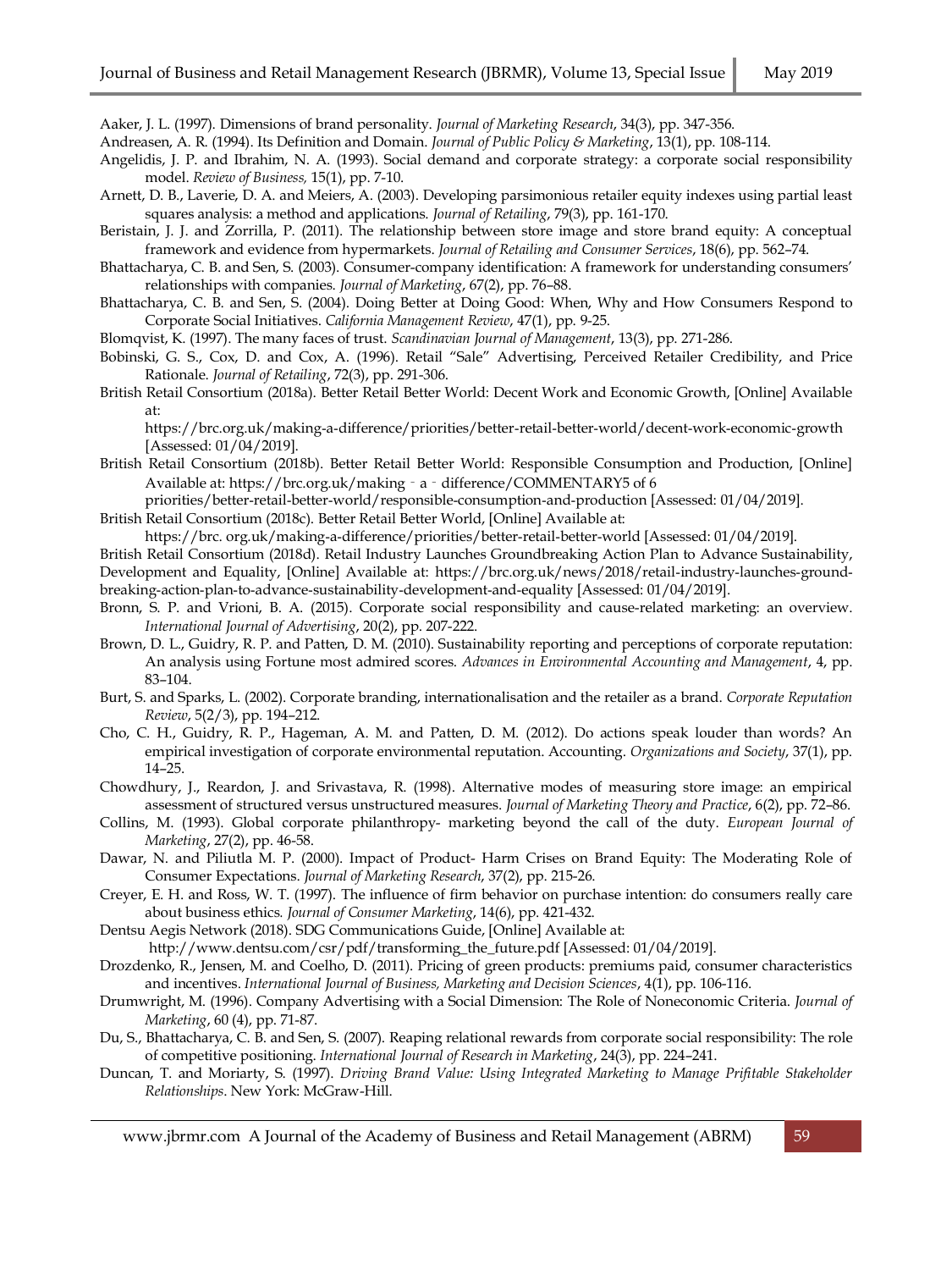- Dutton, J. E., Dukerich, J. M. and Harquail, C. V. (1994). Organizational image and member identification. *Administrative Science Quarterly*, 39(2), pp. 239–263.
- Eccles, R., Karbassi, L. (2018). The Right Way to Support the Sustainable Development Goals, [Online] Available at: https://sloanreview.mit.edu/article/the-right-way-to-support-the-uns-sustainable-development-goals/ [Assessed: 01/04/2019].

Emerson, R. M. (1976). Social exchange theory. *Annual Review of Sociology*, 2, pp. 335-362.

- Enderle, G. and Tavis, A.L. (1998). A balanced concept of the firm and the measurement of its long-term planning and performance. *Journal of Business Ethics*, 17(11), pp. 1129-1143.
- File, K. M. and Prince R. A. (1998). Cause Related Marketing and Corporate Philanthropy in the Privately Held. *Journal of Business Ethics*, 17(14), pp. 1529-39.
- Folkes, V. S. and Kamins, M. A. (1999). Effects of information about firms' ethical and unethical actions on consumers' attitudes. *Journal of Consumer Psychology*, 8(3), pp. 243-259.
- Fombrun, C. J. (1996). *Reputation, Realizing Value. from the Corporate Image*, Boston, MA: Harvard Business School Press
- Fombrun, C. J. and Shanley, M. (1990). What is in a name? Reputation building and corporate strategy. *Academy of Management Journal*, 33(2), pp. 233-259.
- Freeman, E. (1984). *Strategic Management: A Stakeholder Approach*. New York: Basic Books.
- Fuentes-Blasco, M., Velázquez, B. M., Servera-Francés, S. and Gil-Saura, I. (2017). Role of marketing and technological innovation on store equity, satisfaction and word-of-mouth in retailing. *Journal of Product & Brand Management*, 26(6), pp. 650-666.
- Garcia de los Salmones, M. d. M., Crespo, A. H. and del Bosque, I. R. (2005). Influence of corporate social responsibility on loyalty and valuation of services. *Journal of Business Ethics*, 61 (4), pp. 369-85.
- Gil-Saura, I., Serlc, M., Ruiz-Molina, M. E. and Contri, G. (2017). The causal relationship between store equity and loyalty: Testing two alternative models in retailing. *Journal of Brand Management*, 24(2), pp. 193–208.
- Ghodeswar, B. M. (2008). Building brand identity in competitive markets: a conceptual model. *Journal of Product & Brand Management*, 17(1), pp. 4-12.
- Godfrey, P. C. (2005). The relationship between corporate philanthropy and shareholder wealth: a risk management perspective. *Academy of Management Review*, 30(4), pp. 777-798.
- Golder, P. N. and Tellis, G. J. (1993). Pioneer Advantage: Marketing Logic or Marketing Legend? *Journal of Marketing Research*, 30(February), pp. 158-70.
- Graeff, T. R. (1996). Image Congruence Effects on Product Evaluations: The Role of Self-Monitoring and Public/Private Consumption. *Psychology & Marketing*, 13(5), pp. 481-99.
- Hartman, K. B. and Spiro, R. L. (2005). Recapturing store image in customer-based store equity: a construct conceptualization. *Journal of Business Research*, 58(8), pp. 1112–1120.
- Henion, K. E. and Kinnear, T. C. (1976). *Ecological Marketing. Columbus.* Ohio: American Marketing Association.
- Hiscock, J. (2001), Most trusted brands. *Marketing*, March 1, pp. 32-33.
- Hoeffler, S. and Keller, K. L. (2002). Building Brand Equity Through Corporate Societal Marketing. *Journal of Public Policy & Marketing*, 21(1), pp. 78-89.
- Hosmer, L. T. (1994). Strategic planning as if ethics mattered. *Strategic Management Journal*, 15(2), pp. 20-32.
- Hsu, K. (2012). The advertising effect of corporate social responsibility on corporate reputation and brand equity: evidence from the life insurance industry in Taiwan. *Journal of Business Ethics*, 109(2), pp. 189-201.
- International Institute of Sustainable Development (IISD) (2019), Stepping up the Pace for the SDGs with Corporatedriven Partnerships. [Online] Available at: [https://sdg.iisd.org/commentary/guest-articles/stepping-up-the](https://sdg.iisd.org/commentary/guest-articles/stepping-up-the-pace-for-the-sdgs-with-corporate-driven-partnerships/)[pace-for-the-sdgs-with-corporate-driven-partnerships/](https://sdg.iisd.org/commentary/guest-articles/stepping-up-the-pace-for-the-sdgs-with-corporate-driven-partnerships/) [Assessed: 18/02/2019].
- Jean B., Sundgren, A. and Schneeweis, T. (1988). Corporate Social Responsibility and Firm Financial Performance. *Academy of Management Journal*, 31(4), pp. 854-872.
- Jinfeng, W. and Zhilong, T. (2009). The impact of selected store image dimensions on retailer equity: evidence from 10 Chinese hypermarkets. *Journal of Retailing and Consumer Services*, 16(6), pp. 486-494.
- Jones, P. and Comfort, D. (2018). "Better Retail, Better World": A commentary on British retailers and the sustainable development goals. *Journal Public Affairs*. 2018; e1910, pp. 1-6. https://doi.org/10.1002/pa.1910
- Joon, O. (2018). ICSB 2016 Conference: The Role and Impact of SMEs in Implementing the New Sustainable Development Goals. *Journal of Small Business Management*, 56(S1), pp. 6–7.
- Kay, J. (1993) *Foundations of Corporate Success.* Oxford: Oxford University Press.
- Kahle, L. R., Poulos, B. and Sukhdial, A. (1988). Changes in Social Values in the United States During the Past Decade. *Journal of Advertising Research*, 28(1), pp. 35-41.
- Keller, K. L. (1993). Conceptualizing, measuring, and managing customer-based brand equity. *Journal of Marketing*, 57(1), pp. 1-22.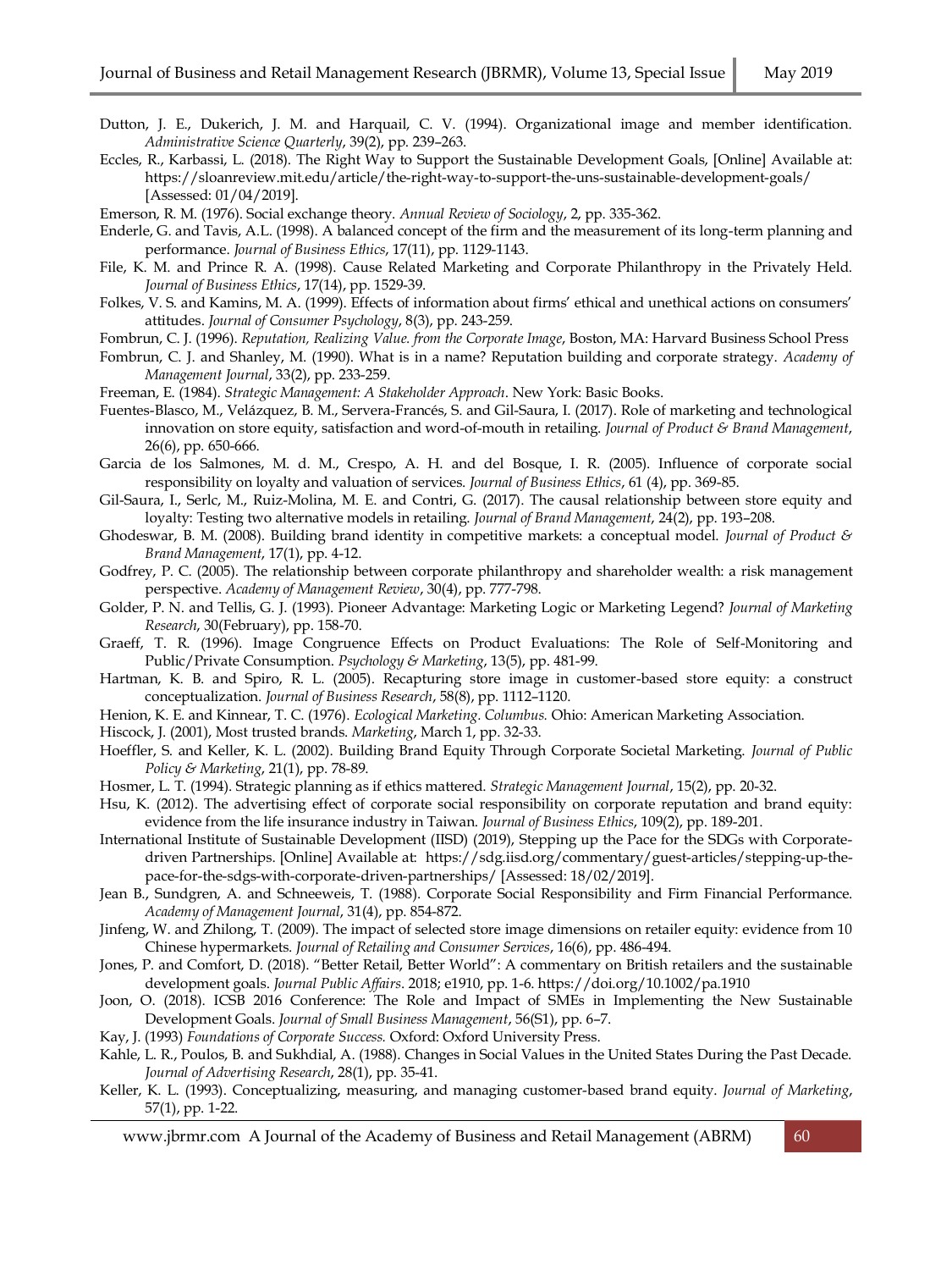- Keller, K. L. (2003). Brand synthesis: The multidimensionality of brand knowledge. *Journal of Consumer Research*, 29(4), pp. 595–600.
- Keller, K. L. and Aaker, D. (1992). The Effects of Sequential Introduction of Brand Extensions. *Journal of Marketing Research*, 29(1), pp. 35-50.
- Kotler, P. and Zaltman, G. (1971). Social Marketing: An Approach to Planned Social Change. *Journal of Marketing*, 35(3), pp. 3- 12.
- Lee, Y., Kim, Y. S., Lee, K. H., and Li, D. (2012). The impact of CSR on relationship quality and relationship outcomes: A perspective of service employees. *International Journal of Hospitality Management*, 31(3), pp. 745-756.
- Lerner, D. L. and Fryxell, E. G. (1988). An empirical study of the predictors of corporate social performance: a multidimensional analysis. *Journal of Business Ethics*, 7(12), pp. 951-959.
- Lichtenstein, D. R., Drumwright, M. E. and Braig, B. M. (2004). The effect of corporate social responsibility on customer donations to corporate supported nonprofits. *Journal of Marketing*, 68(4), pp. 16–32.
- Luhmann, N. (1979), *Trust and Power.* Chichester: Wiley.
- Luo, X. and Bhattacharya, C. B. (2006). Corporate social responsibility, customer satisfaction, and market value. *Journal of Marketing*, 70 (4), 1–18.
- Mackey, A., Mackey, T. B. and Barney, J. B. (2005). Corporate social responsibility and firm performance: Investor preferences and corporate strategies. *Academy of Management Review*, 32(3), pp. 1-14.
- Martineau, P. (1958). The personality of the retail store. *Harvard Business Review*, 36 (1), pp. 47 55.
- Matten, D. and Moon, J. (2008). 'Implicit' and 'explicit' CSR: A conceptual framework for a comparative understanding of corporate social responsibility. *Academy of Management Review*, 33 (2), pp. 404–424.
- Melo, T. and Galan, J. I. (2011). Effects of corporate social responsibility on brand value. *Journal of Brand Management*, 18(6), pp. 435-447.
- Meyer, H. (1999). When the Cause Is Just. *Journal of Business Strategy*, 20 (6), pp. 27-31.
- Morgan, R. M. and Hunt, S. D. (1994). The commitment-trust theory of relationship marketing. *Journal of Marketing*, 58(3), pp. 20-38.
- Mullen, J. (1997). Performance-based corporate philanthropy: how 'giving smart' can further corporate goals. *Public Relations Quarterly*, 42(2), pp. 42-48.
- Pappu, R., Quester, P. G. and Cooksey, R.W., (2005). Consumer-based brand equity: improving the measurement empirical evidence. *Journal of Product and Brand Management*, 14 (3), pp. 143–154.
- Pappu, R. and Quester, P. G. (2006). A consumer-based method for retailer equity measurement: results of an empirical study. *Journal of Retailing and Consumer Services*, 13(4), pp. 317-329.
- Park, J., Lee, H. and Kim, S. (2014). Corporate social responsibilities, consumer trust and corporate reputation: South Korean consumers' perspective. *Journal of Business Research*, 67(3), pp. 295-302.
- Patten, D. M. and Zhao, N. (2014). Standalone CSR reporting by U.S. retail companies. *Accounting Forum*, 38(2), pp. 132–144.
- Pivato, S., Misani, N. and Tencati, A. (2008). The impact of corporate social responsibility on consumer trust: the case of organic food. *Business Ethics: A European Review*, 17(1), pp. 3-12.
- Plewa, C., Conduit, J., Quester, P. G., Johnsoon, C. (2015). The Impact of Corporate Volunteering on CSR Image: A Consumer Perspective. *Journal of Business Ethics*, 127(3), pp. 643-659.
- Polonsky, M. J. (1994a). An Introduction to Green Marketing. *Electronic Green Journal*, 1(2), pp. 1-10.
- Poolthong, Y. and Mandhachitara, R. (2009). Customer expectations of CSR, perceived service quality and brand effect in Thai retail banking. *International Journal of Bank Marketing*, 27(6), pp. 408-427.
- Porter, M. E. and Kramer, M. R. (2006). Strategy and Society: The link between competitive advantage and corporate social responsibility. *Harvard Business Review*, 85(12), pp. 78–92.
- Quah, S. and Tan, K. (2010). Consumer purchase decisions of organic food products: an ethnic analysis. *Journal of International Consumer Marketing*, 22(7), pp. 47-58.
- Rintama¨ki, T., Kuusela, H. and Mitronen, L. (2007). Identifying competitive customer value propositions in retailing. *Managing Service Quality: An International Journal*, 17(6), pp. 621–634.
- Sen, S. and Bhattacharya, C. B. (2001). Does doing good always lead to doing better? Consumer reactions to corporate social responsibility. *Journal of Marketing Research*, 38(2), pp. 225-243.
- Sheth, J. N., Newman, B. I. and Gross, B.L. (1991). Why we buy what we buy: A theory of consumption values. *Journal of Business Research*, 22(2), pp. 159–170.
- Smith, C. N. (2003). Corporate Social Responsibility: Whether or How?". *California Management Review*, 45(4), pp.52-76. Stanton, W. J. and Futrell, C. (1987). *Fundamentals of Marketing.* New York: McGrawHill Book Company.
- Swoboda, B., F. H., Schramm-Klein, H., and Morschett, D. (2009). Moderating role of involvement in building a retail brand. *International Journal of Retail and Distribution Management,* 37(11), pp. 952–974.